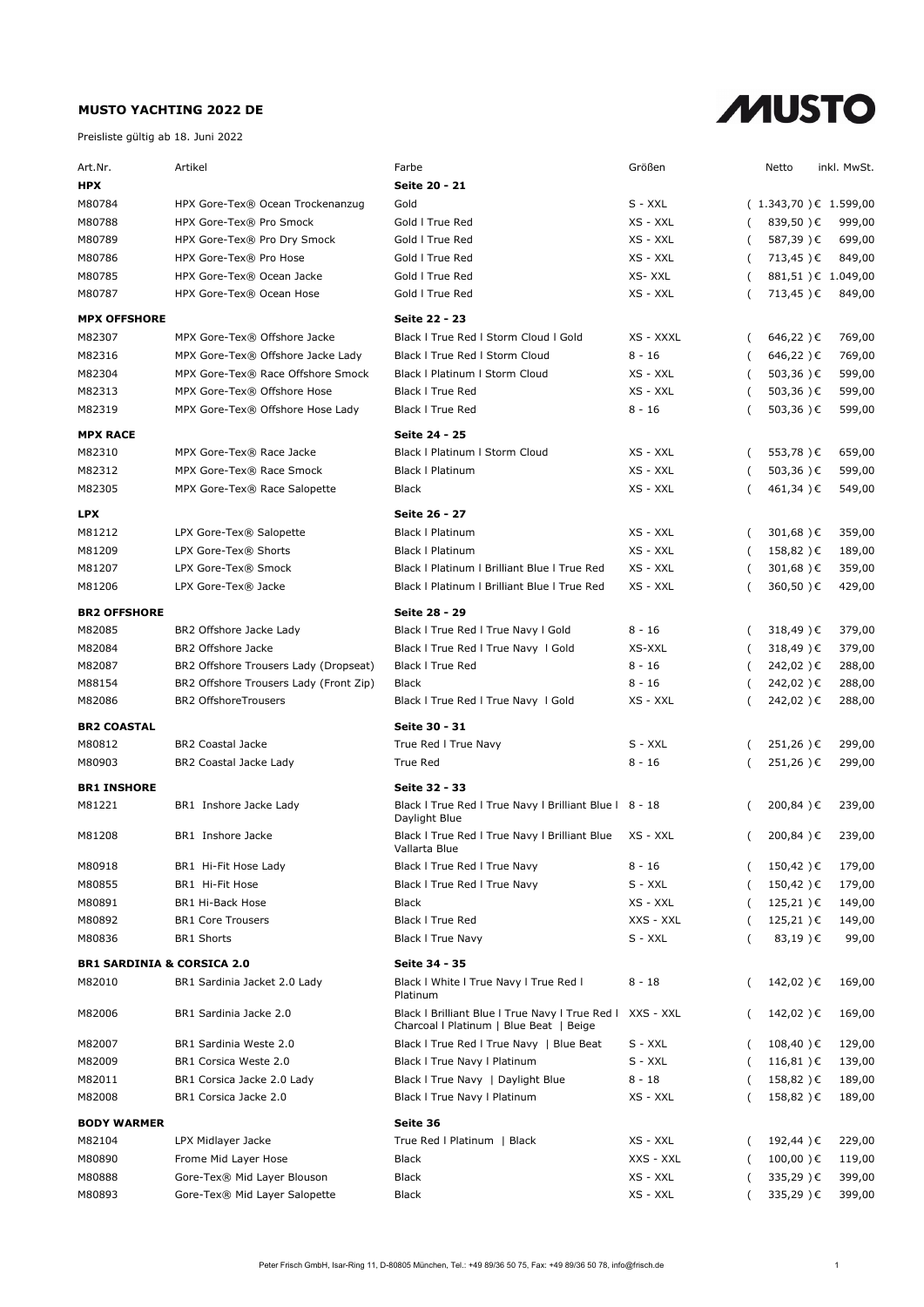

| Art.Nr.                       | Artikel                                                    | Farbe                                    | Größen                   |                          | Netto        | inkl. MwSt. |
|-------------------------------|------------------------------------------------------------|------------------------------------------|--------------------------|--------------------------|--------------|-------------|
| <b>SKIN WEAR</b>              |                                                            | Seite 40-41                              |                          |                          |              |             |
| M80843                        | Thermal Base Layer L/S Top                                 | Dark Grey Marl                           | XS - XXL                 | $\left($                 | 57,98)€      | 69,00       |
| M80844                        | Thermal Base Layer Hose                                    | Dark Grey Marl                           | XS - XXL                 | $\left($                 | 57,98)€      | 69,00       |
| M80845                        | Merino L/S T-Shirt                                         | <b>Black</b>                             | S - XXL                  | $\overline{ }$           | $100,00$ ) € | 119,00      |
| M80846                        | Merino Hose                                                | <b>Black</b>                             | S - XXL                  | $\overline{\phantom{a}}$ | $100,00$ ) € | 119,00      |
| M80838                        | <b>Extreme Thermal Fleece Top</b>                          | Dark Grey                                | S - XXL                  | (                        | 66,39)€      | 79,00       |
| M80839                        | <b>Extreme Thermal Fleece Hose</b>                         | Dark Grey                                | S - XXL                  |                          | 66,39)€      | 79,00       |
|                               |                                                            |                                          |                          |                          |              |             |
| DINGHY FLEXLITE ALUMIN        |                                                            | Seite 48 - 49                            |                          |                          |              |             |
| M82071                        | Flexlite Alumin Hikers                                     | Midnight Marl                            | XS - XXL                 |                          | 276,47)€     | 329,00      |
| M86030                        | Flexlite Alumin Pad                                        | Midnight Marl                            | $S - XL$                 |                          | $116,81$ ) € | 139,00      |
| M82083                        | Flexlite Alumin Top Lady                                   | Midnight Marl                            | $XS - XL$                | $\overline{ }$           | 167,23)€     | 199,00      |
| M82073                        | Flexlite Alumin Top                                        | Midnight Marl                            | XS - XXL                 | $\overline{ }$           | 167,23)€     | 199,00      |
| M82070                        | Flexlite Alumin Long John                                  | Midnight Marl                            | XS - XXL                 | $\overline{ }$           | 251,26)€     | 299,00      |
| M82077                        | Flexlite Alumin Long John Lady                             | Midnight Marl                            | XS - XL                  |                          | 251,26)€     | 299,00      |
| M82075                        | Flexlite Alumin Hose Lady                                  | Midnight Marl                            | $XS - XL$                | $\overline{ }$           | 217,65)€     | 259,00      |
| M82082                        | Flexlite Alumin Hose                                       | Midnight Marl                            | XS - XXL                 |                          | 217,65)€     | 259,00      |
| <b>DINGHY FLEXLITE VAPOUR</b> |                                                            | Seite 50 - 51                            |                          |                          |              |             |
| M82068                        | Flexlite Vapour L/S Top                                    | <b>Grey Marl</b>                         | XS - XXL                 | $\overline{ }$           | $133,61$ ) € | 159,00      |
| M82074                        | Flexlite Vapour L/S Top Lady                               | Grey Marl                                | $XS - XL$                | $\overline{ }$           | 133,61)€     | 159,00      |
| M82069                        | Flexlite Vapour Hose                                       | Grey Marl                                | XS - XXL                 | $\overline{ }$           | 167,23)€     | 199,00      |
| M82076                        | Flexlite Vapour Hose Lady                                  | Grey Marl                                | $XS - XL$                | $\overline{ }$           | 167,23)€     | 199,00      |
| M82078                        | Flexlite Vapour Long John Lady                             | Grey Marl                                | XS - XL                  |                          | $217,65$ ) € | 259,00      |
| M82072                        | Flexlite Vapour Long John                                  | Grey Marl                                | XS - XXL                 |                          | $217,65$ ) € | 259,00      |
| M82081                        | Flexlite Vapour Shorts                                     | <b>Grey Marl</b>                         | XS - XXL                 |                          | $125,21$ ) € | 149,00      |
| <b>SUNBLOCK DYNAMIC</b>       |                                                            | Seite 52 - 53                            |                          |                          |              |             |
| M81215                        | Sunblock Dynamic Pant                                      | Light Grey/Sky Dive                      | XXS - XXL                | $\overline{ }$           | $133,61$ ) € | 159,00      |
| M81214                        | Sunblock Dynamic Long John                                 |                                          | XXS - XXL                |                          | 142,02)€     | 169,00      |
| M81216                        | Sunblock Dynamic Short Sleeve T-Shirt                      | Light Grey/Sky Dive<br>Light Grey        | XXS - XXL                | $\left($                 | 41,18)€      | 49,00       |
| M81217                        | Sunblock Dynamic Long Sleeve T-Shirt                       | Light Grey                               | XXS - XXL                |                          | 49,58)€      | 59,00       |
|                               |                                                            |                                          |                          |                          |              |             |
| <b>DINGHY CHAMPIONSHIP</b>    |                                                            | Seite 54 - 55                            |                          |                          |              |             |
| M82093                        | Championship Smock                                         | Black I Sodalite Blue I Oxy Fire         | XS - XXL                 |                          | 150,42)€     | 179,00      |
| M82089                        | Championship Aqua Top                                      | Black I Sodalite Blue I Oxy Fire         | XS - XXL                 | $\overline{ }$           | 108,40)€     | 129,00      |
| M82088                        | Championship Aqua Top Hoodie Jacke                         | <b>Black</b>                             | XS - XXL                 | $\overline{ }$           | $125,21$ ) € | 149,00      |
| M80810                        | Foiling Trockenanzug                                       | <b>Black</b>                             | S - XXL                  |                          | $671,43$ ) € | 799,00      |
| <b>SUNBLOCK</b>               |                                                            | Seite 56 - 57                            |                          |                          |              |             |
| M82092                        | Championship Rash BIB                                      | Black I White                            | XS - XXL                 |                          | 32,77)€      | 39,00       |
| M82091                        | Championship L/S Rash Guard                                | Black I White I Solide Blue              | XS - XXL                 |                          | 41,18)€      | 49,00       |
| M82185                        | Championship L/S Rash Guard Lady                           | Black   White   Solide Blue              | XS - XL                  |                          | 41,18)€      | 49,00       |
| M82094                        | Championship S/S Rash Guard                                | Black I White I Solide Blue              | XS - XXL                 |                          | 32,77)€      | 39,00       |
| M80901                        | Insignia UV Fast Dry L/S T-Shirt                           | Black I Brilliant Blue I White I Magenta | XS - XXL                 | (                        | 41,18)€      | 49,00       |
| M80900                        | Insignia UV FD S/S T-Shirt                                 | Black I Brilliant Blue I White I Magenta | XS - XXL                 |                          | 37,82)€      | 45,00       |
| M86000                        | Regatta Auftriebshilfe                                     | Carbon I True Red                        | XXS - XL                 |                          | $63,03$ ) €  | 75,00       |
| M80886                        | Championship Auftriebshilfe                                | Black                                    | JS/JM, JL/S, M/L, XL/XXL |                          | 83,19)€      | 99,00       |
| MAS0640                       | Trapezqurt PRO                                             | Black                                    | JL/S, M/L, XL/XXL        |                          | 158,82)€     | 189,00      |
|                               |                                                            |                                          |                          |                          |              |             |
| <b>JUNIOR DINGHY</b>          |                                                            | Seite 58 - 59                            |                          |                          |              |             |
| M82079                        | Flexlite Alumin Top                                        | Midnight Marl                            | JM - JL                  |                          | $116,81$ ) € | 139,00      |
| M82080                        | Flexlite Alumin Long John                                  | Midnight Marl                            | JM - JL                  |                          | 125,21)€     | 149,00      |
| M82105                        | Championship Aqua Top                                      | Black I Sodalite Blue I Oxy Fire         | JM - JL                  |                          | 83,19)€      | 99,00       |
| M82108                        | Championship Smock                                         | Black I Sodalite Blue I Oxy Fire         | JM - JL                  |                          | $116,81$ ) € | 139,00      |
| M80790                        | Championship Trockenanzug                                  | <b>Black</b>                             | JM - JL                  |                          | 503,36)€     | 599,00      |
| M82107                        | Championship L/S Rash Guard                                | Black I Sodalite Blue I White            | JM - JL                  |                          | 32,77)€      | 39,00       |
| M80803                        | Insignia UV FD L/S Rash Guard                              | Black I White                            | JM - JL                  | (                        | 32,77)€      | 39,00       |
| M80802                        | Insignia UV FD S/S Rash Guard                              | Black I White                            | JM - JL                  |                          | 29,41)€      | 35,00       |
|                               | <b>EVOLUTION Leichte Outdoor Jacken</b>                    | Seiten 61                                |                          |                          |              |             |
| M82110                        | Evolution Waterproof Packable Shell Jacke Platinum   Black |                                          | S - XXL                  |                          | 133,61)€     | 159,00      |
| M82111                        | Evolution GORE-TEX® Paclite Jacke                          | Black                                    | S - XXL                  |                          | 293,28)€     | 349,00      |
| M82100                        | LPX GORE-TEX® INFINIUM Aero Jacke                          | Platinum   Black   True Red              | XS - XXL                 |                          | 251,26)€     | 299,00      |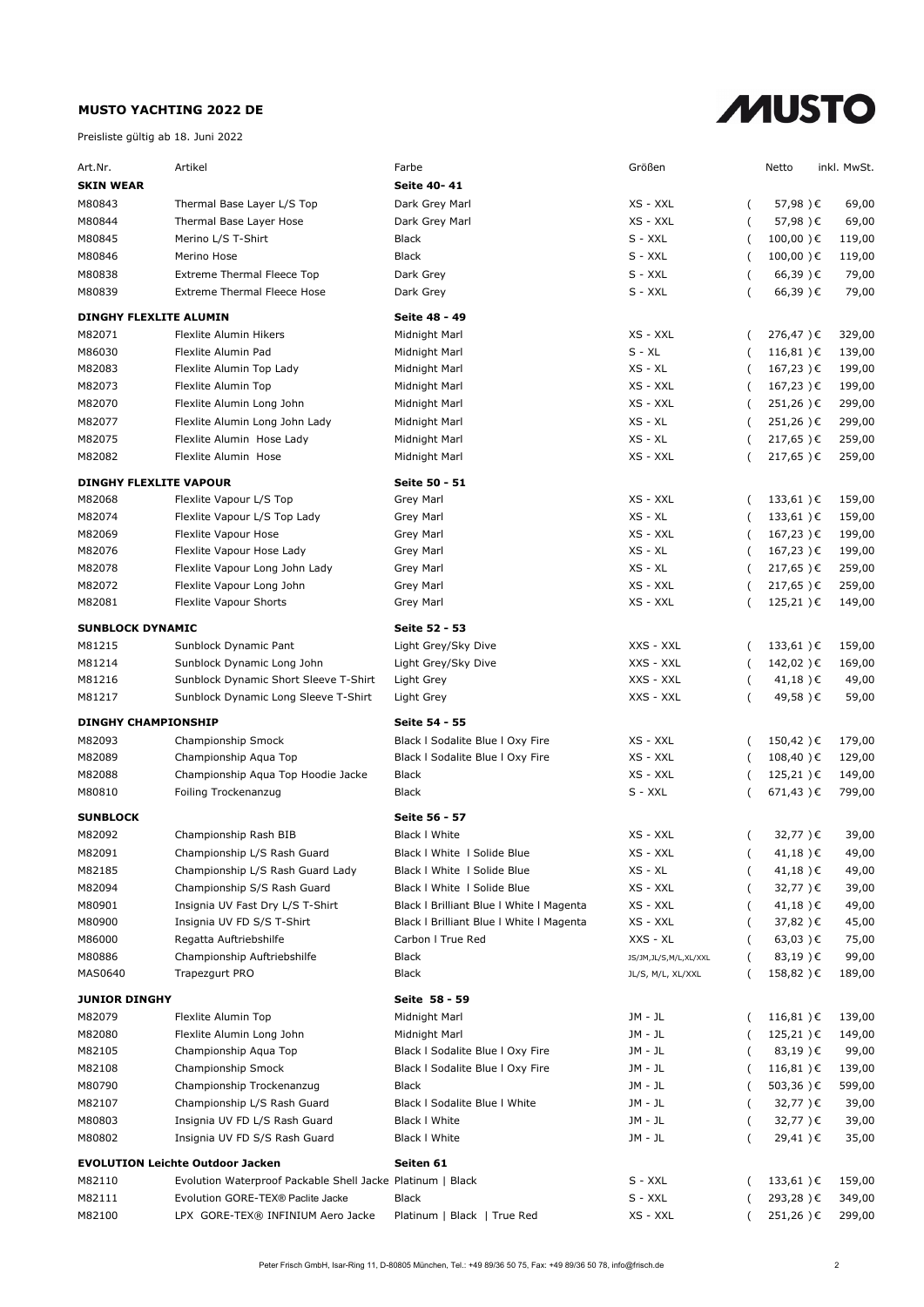

| Art.Nr.                               | Artikel                                      | Farbe                                                                                                 | Größen           |                | Netto         | inkl. MwSt. |
|---------------------------------------|----------------------------------------------|-------------------------------------------------------------------------------------------------------|------------------|----------------|---------------|-------------|
| <b>EVOLUTION Warme Outdoor Jacken</b> |                                              | Seiten 62 - 63                                                                                        |                  |                |               |             |
| M82104                                | LPX Midlayer Jacke                           | Platinum   Black   True Red                                                                           | XS - XXL         |                | 200,84)€      | 239,00      |
| M82037                                | Evolution PRIMALOFT® Parka                   | Gunmetal                                                                                              | S - XXL          |                | 251,26)€      | 299,00      |
| M82552                                | Evolution Loft Hooded Weste                  | Black   Platinum                                                                                      | XS - XXL         | $\overline{ }$ | 133,61)€      | 159,00      |
|                                       |                                              |                                                                                                       |                  |                |               |             |
| <b>EVOLUTION Fleece</b>               |                                              | Seiten 64 - 65                                                                                        |                  |                |               |             |
| M82064                                | Corsica 200g Fleece Lady                     | Navy II                                                                                               | $8 - 18$         | $\left($       | $100,00$ ) €  | 119,00      |
| M82023                                | Corsica 200g Fleece                          | Navy I Vallarta Blue                                                                                  | S - XXL          | - (            | $100,00$ ) €  | 119,00      |
| M82333                                | Evolution POLARTEC® Fleece Jacke             | Navy   Vallarta Blue                                                                                  | S - XXL          |                | $108,40$ ) €  | 129,00      |
| M82063                                | Corsica 100g Fleece Lady                     | Navy II                                                                                               | $8 - 18$         |                | 57,98)€       | 69,00       |
| M82012                                | Corsica 100g Fleece                          | Vallarta Blue I Navy II                                                                               | S - XXL          |                | 57,98)€       | 69,00       |
|                                       | <b>EVOLUTION SWEATSHIRTS &amp; SOFTSHELL</b> | Seiten 66 - 67                                                                                        |                  |                |               |             |
| M82040                                | Evolution 1/2 Zip Technical Sweat            | Platinum Marl I True Navy                                                                             | S - XXL          | - (            | 91,60 $) \in$ | 109,00      |
| M82041                                | Evolution Full Zip Technical Jacke           | Platinum Marl I True Navy                                                                             | S - XXL          | $\overline{ }$ | 108,40)€      | 129,00      |
| M82224                                | Evolution Softshell Jacke Lady               | <b>Black I White</b>                                                                                  | 8 - 18           |                | $125,21$ )€   | 149,00      |
| M82223                                | Evolution Softshell Jacke                    | Black   Vallarta Blue                                                                                 | S - XXL          | - (            | $125,21$ ) €  | 149,00      |
| M82215                                | Evolution OSM Technical Hoodie               | Platinum   Black   Vallarta Blue                                                                      | S - XXL          |                | 83,19)€       | 99,00       |
| M82221                                | Evolution OSM Technical Hoodie Lady          | Black   Lilac Chalk                                                                                   | $8 - 18$         |                | 83,19)€       | 99,00       |
| <b>EVOLUTION SUNBLOCK</b>             |                                              | Seite 68 - 69                                                                                         |                  |                |               |             |
| M80487                                | Evolution Pro Lite S/S Polo Lady             | True Navy I White                                                                                     | $8 - 18$         | $\left($       | 66,39)€       | 79,00       |
| M80429                                | Evolution Pro Lite S/S Polo                  | Black I True Navy I White I Vallarta Blue                                                             | S - XXL          | (              | 66,39)€       | 79,00       |
| M81147                                | Evolution Sunblock L/S Polo                  | White I True Navy                                                                                     | S - XXL          |                | 66,39)€       | 79,00       |
| M81156                                | Evolution Sunblock S/S Polo Lady             | True Navy I True Red I White                                                                          | $8 - 18$         |                | 50,34)€       | 59,90       |
| M81148                                | Evolution Sunblock S/S Polo                  | Gunmetal I Platinum I True Navy I White I<br>Vallarta Blue                                            | $S - XXL$        |                | 57,98)€       | 69,00       |
| M81162                                | Evolution Sunblock L/S T-Shirt Lady          | White                                                                                                 | $8 - 18$         |                | 50,34)€       | 59,90       |
| M81155                                | Evolution Sunblock L/S T-Shirt               | Platinum I True Navy   White                                                                          | S - XXL          |                | 50,34)€       | 59,90       |
| M81154                                | Evolution Sunblock S/S T-Shirt               | White I Platinum I True Navy I Vallarta Blue I XS - XXL<br>Bay Blue                                   |                  |                | 41,93)€       | 49,90       |
| M82097                                | LPX Sunblock Dynamic L/S T-Shirt             | Grey Melange   Platinum                                                                               | XS - XXL         |                | 57,98)€       | 69,00       |
| M82099                                | LPX Sunblock Dynamic S/S T-Shirt             | Grey Melange   Platinum                                                                               | XS - XXL         |                | 49,58)€       | 59,00       |
|                                       | <b>EVOLUTION HOSEN &amp; SHORTS 2.0</b>      | Seite 70 - 71                                                                                         |                  |                |               |             |
| M82005                                | Evolution Performance Hose 2.0 Lady          | <b>Black I True Navy</b>                                                                              | 8 - 18 Reg/Long  | $\left($       | 142,02)€      | 169,00      |
| M82002                                | Evolution Performance Hose 2.0               | Black   Platinum   True Navy                                                                          | 30 - 42 Reg/Long | $\overline{ }$ | 142,02)€      | 169,00      |
| M82003                                | Evolution Performance Shorts 2.0 Lady        | Black I True Navy I Platinum I Light Stone                                                            | $8 - 18$         | (              | 116,81)€      | 139,00      |
| M82001                                | Evolution Performance Shorts 2.0             | Black I True Navy I Platinum I Light Stone                                                            | $30 - 40$        |                | $116,81$ ) €  | 139,00      |
| <b>EVOLUTION LPX &amp; FAST DRY</b>   |                                              | Seite 72 - 73                                                                                         |                  |                |               |             |
| M82101                                | LPX Aero Shorts                              | Platinum   Black                                                                                      | XS - XXL         |                | 108,40)€      | 129,00      |
| M82004                                | Evolution Deck UV Fast Dry Shorts Lady       | True Navy I Light Stone                                                                               | 8 - 18           | (              | 83,19)€       | 99,00       |
| M81151                                | Evolution Deck UV Fast Dry Hose              | Black I T. Navy I Light Stone                                                                         | $30 - 40$        |                | 100,00)€      | 119,00      |
| M82000                                | Evolution Deck UV Fast Dry Shorts            | Black I Charcoal I True Navy I Light Stone                                                            | $26 - 40$        |                | 83,19)€       | 99,00       |
| M80772                                | Evo Fast Dry Skort Lady                      | Black I T. Navy I Platinum I Light Stone                                                              | 8 - 18           |                | 57,98)€       | 69,00       |
|                                       |                                              |                                                                                                       |                  |                |               |             |
| <b>CLASSIC LIFESTYLE</b>              |                                              | Seite 74 - 77                                                                                         |                  |                |               |             |
| M80667                                | Snug Blouson                                 | True Red/True Navy I Platinum/Cinder<br>True Navy/True Navy I Black/Black<br>Dark Grey/Brilliant Blue | S - XXXL         | (              | 133,61)€      | 159,00      |
| M82287                                | Snug Blouson 2.0 Lady                        | Daylight Blue I True Navy/Cinder                                                                      | 8 - 18           |                | 133,61)€      | 159,00      |
| M82282                                | Snug Blouson 2.0                             | Black   Navy/Red   Vallarta Blue  <br>Platinum I Antique Sail White I Navy/Carbon                     | S - XXXL         | (              | 133,61)€      | 159,00      |
| M82283                                | Snug Weste                                   | Navy I Black I Antique Sail White                                                                     | XS - XXXL        |                | $116,81$ ) €  | 139,00      |
| M82321                                | Snug Fleece Lady                             | Daylight Blue   Navy                                                                                  | $6 - 18$         |                | 57,98)€       | 69,00       |
| M82284                                | Snug Fleece                                  | Vallarta Blue   Navy   Antique Sail White                                                             | S - XXXL         |                | 57,98)€       | 69,00       |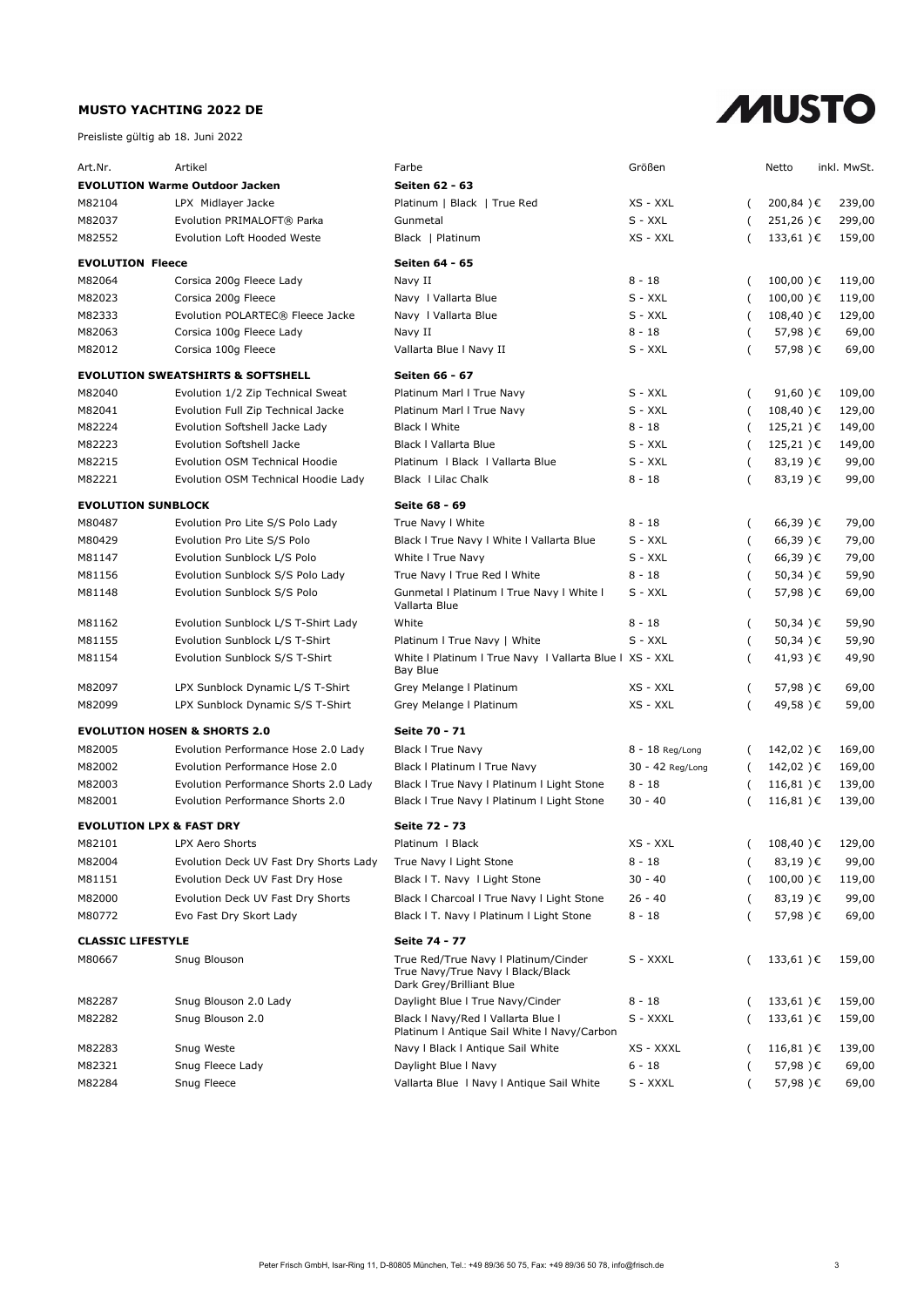

| <b>CLASSIC LIFESTYLE</b><br>Seite 78 - 83<br>M82010<br>BR1 Sardinia Jacket 2.0 Lady<br>Black I White I True Navy I True Red I<br>8 - 18<br>142,02)€<br>169,00<br>Platinum<br>M82006<br>BR1 Sardinia Jacke 2.0<br>Black I Brilliant Blue I True Navy I True Red I<br>XXS - XXL<br>142,02)€<br>169,00<br>Charcoal   Platinum   Blue Beat   Beige<br>Black I True Red I True Navy   Blue Beat<br>S - XXL<br>M82007<br>BR1 Sardinia Weste 2.0<br>$108,40$ ) €<br>129,00<br>$S - XXL$<br>M82009<br>BR1 Corsica Weste 2.0<br>Black I True Navy I Platinum<br>$116,81$ ) €<br>139,00<br>M82011<br>BR1 Corsica Jacke 2.0 Lady<br>Black I True Navy   Daylight Blue<br>8 - 18<br>158,82)€<br>189,00<br>M82008<br>BR1 Corsica Jacke 2.0<br>Black I True Navy I Platinum<br>158,82)€<br>XS - XXL<br>189,00<br>M82021<br>Sardinia Rain Jacke<br>$S - XXL$<br>$116,81$ ) €<br>139,00<br>Black I Navy I Red<br>( |
|----------------------------------------------------------------------------------------------------------------------------------------------------------------------------------------------------------------------------------------------------------------------------------------------------------------------------------------------------------------------------------------------------------------------------------------------------------------------------------------------------------------------------------------------------------------------------------------------------------------------------------------------------------------------------------------------------------------------------------------------------------------------------------------------------------------------------------------------------------------------------------------------------|
|                                                                                                                                                                                                                                                                                                                                                                                                                                                                                                                                                                                                                                                                                                                                                                                                                                                                                                    |
|                                                                                                                                                                                                                                                                                                                                                                                                                                                                                                                                                                                                                                                                                                                                                                                                                                                                                                    |
|                                                                                                                                                                                                                                                                                                                                                                                                                                                                                                                                                                                                                                                                                                                                                                                                                                                                                                    |
|                                                                                                                                                                                                                                                                                                                                                                                                                                                                                                                                                                                                                                                                                                                                                                                                                                                                                                    |
|                                                                                                                                                                                                                                                                                                                                                                                                                                                                                                                                                                                                                                                                                                                                                                                                                                                                                                    |
|                                                                                                                                                                                                                                                                                                                                                                                                                                                                                                                                                                                                                                                                                                                                                                                                                                                                                                    |
|                                                                                                                                                                                                                                                                                                                                                                                                                                                                                                                                                                                                                                                                                                                                                                                                                                                                                                    |
|                                                                                                                                                                                                                                                                                                                                                                                                                                                                                                                                                                                                                                                                                                                                                                                                                                                                                                    |
| M82194<br>S - XXL<br>158,82)€<br>189,00<br>Sardinia Long Rain Jacke<br>Navy                                                                                                                                                                                                                                                                                                                                                                                                                                                                                                                                                                                                                                                                                                                                                                                                                        |
| M82022<br>Navy I White<br>$8 - 18$<br>Sardinia Long Rain Jacke Lady<br>$133,61$ ) €<br>159,00                                                                                                                                                                                                                                                                                                                                                                                                                                                                                                                                                                                                                                                                                                                                                                                                      |
| M82165<br>Essential Soft Shell Jacke Lady<br>Navy I White<br>8 - 18<br>$116,81$ ) €<br>139,00                                                                                                                                                                                                                                                                                                                                                                                                                                                                                                                                                                                                                                                                                                                                                                                                      |
| M82129<br><b>Essential Soft Shell Jacke</b><br>$S - XXL$<br>$116,81$ ) €<br>139,00<br>Platinum I True Red I Navy I Black                                                                                                                                                                                                                                                                                                                                                                                                                                                                                                                                                                                                                                                                                                                                                                           |
| M82164<br>Navy I White<br>$8 - 18$<br>$100,00$ ) €<br>Essential Soft Shell Weste Lady<br>119,00                                                                                                                                                                                                                                                                                                                                                                                                                                                                                                                                                                                                                                                                                                                                                                                                    |
| M82128<br><b>Essential Soft Shell Weste</b><br>Platinum I True Red I Navy I Black<br>S - XXL<br>$100,00$ ) €<br>119,00                                                                                                                                                                                                                                                                                                                                                                                                                                                                                                                                                                                                                                                                                                                                                                             |
| M82203<br>$8 - 18$<br>Corsica Long PRIMALOFT® Jacke Lady<br><b>Black</b><br>184,03)€<br>219,00<br>(                                                                                                                                                                                                                                                                                                                                                                                                                                                                                                                                                                                                                                                                                                                                                                                                |
| M82193<br>Corsica Long PRIMALOFT® Jacke<br>$S - XXL$<br>184,03)€<br>219,00<br>Navy<br>$\overline{(\ }$                                                                                                                                                                                                                                                                                                                                                                                                                                                                                                                                                                                                                                                                                                                                                                                             |
| M82174<br>Corsica PRIMALOFT® Funnel Jacke Lady<br>$8 - 18$<br>133,61)€<br>159,00<br>Platinum I True Navy<br>(                                                                                                                                                                                                                                                                                                                                                                                                                                                                                                                                                                                                                                                                                                                                                                                      |
| M82065<br>Corsica PRIMALOFT® Funnel Jacke<br>133,61)€<br>Platinum I True Red I Navy II<br>$S - XXL$<br>159,00                                                                                                                                                                                                                                                                                                                                                                                                                                                                                                                                                                                                                                                                                                                                                                                      |
| M82173<br>113,45)€<br>135,00<br>Corsica PRIMALOFT® Weste Lady<br>Platinum I True Red I True Navy<br>8 - 18                                                                                                                                                                                                                                                                                                                                                                                                                                                                                                                                                                                                                                                                                                                                                                                         |
| M82066<br>Corsica PRIMALOFT® Funnel Weste<br>XS - XXL<br>$113,45$ ) €<br>135,00<br>Platinum I Navy II                                                                                                                                                                                                                                                                                                                                                                                                                                                                                                                                                                                                                                                                                                                                                                                              |
| M82322<br>79,00<br>Corsica Polo<br>White I Navy I True Red<br>S - XXXL<br>66,39)€<br>$\left($                                                                                                                                                                                                                                                                                                                                                                                                                                                                                                                                                                                                                                                                                                                                                                                                      |
| XS - XXL<br>M82019<br><b>MUSTO Hoodie</b><br>Carbon I Black I Red I Navy<br>74,79)€<br>89,00<br>(                                                                                                                                                                                                                                                                                                                                                                                                                                                                                                                                                                                                                                                                                                                                                                                                  |
| M82020<br><b>MUSTO T-Shirt</b><br>Carbon I Grey Melange I White I Navy<br>XS - XXL<br>39,00<br>32,77)€                                                                                                                                                                                                                                                                                                                                                                                                                                                                                                                                                                                                                                                                                                                                                                                             |
| M82059<br>XS - XXL<br>57,98)€<br>69,00<br>Marina Polo Shirt<br>True Red/Navy I Vallarta Blue/White<br>(<br>Navy/White                                                                                                                                                                                                                                                                                                                                                                                                                                                                                                                                                                                                                                                                                                                                                                              |
| 79,00<br>M80639<br>Oxford L/S Shirt Lady<br>Pale Blue   Antique Sail White<br>8 - 18<br>$66,39$ ) €<br>(                                                                                                                                                                                                                                                                                                                                                                                                                                                                                                                                                                                                                                                                                                                                                                                           |
| M82138<br>S - XXL<br>66,39)€<br>79,00<br>Essential Oxford L/S Shirt<br>Pale Blue I White<br>$\overline{(\ }$                                                                                                                                                                                                                                                                                                                                                                                                                                                                                                                                                                                                                                                                                                                                                                                       |
| M82137<br>Essential Oxford S/S Shirt<br>Pale Blue I White<br>S - XXL<br>57,98)€<br>69,00<br>(                                                                                                                                                                                                                                                                                                                                                                                                                                                                                                                                                                                                                                                                                                                                                                                                      |
| M80617<br>$41,18$ ) €<br>49,00<br>Pique Polo Lady<br>Black I True Red I True Navy I White<br>8 - 18                                                                                                                                                                                                                                                                                                                                                                                                                                                                                                                                                                                                                                                                                                                                                                                                |
| M82133<br>Pique Polo<br>Black I T. Red I Navy I White I Grey Mel.<br>S - XXL<br>41,93)€<br>49,90                                                                                                                                                                                                                                                                                                                                                                                                                                                                                                                                                                                                                                                                                                                                                                                                   |
| M82060<br>Ocean Born T-Shirt<br>White I Red I Navy<br>$S - XXL$<br>39,00<br>32,77)€<br><b>White Sand</b>                                                                                                                                                                                                                                                                                                                                                                                                                                                                                                                                                                                                                                                                                                                                                                                           |
| <b>SCHUHE (US Größen)</b><br>Seite 84 - 85                                                                                                                                                                                                                                                                                                                                                                                                                                                                                                                                                                                                                                                                                                                                                                                                                                                         |
| M82026<br>$116,81$ ) €<br>Dynamic Pro II<br><b>Black I Platinum</b><br>139,00<br>$***7 - 1317.5 - 11.5$<br>(                                                                                                                                                                                                                                                                                                                                                                                                                                                                                                                                                                                                                                                                                                                                                                                       |
| M82029<br>True Navy I Ultra Marine   White  <br>Nautic Zephyr<br>$66,39$ ) €<br>79,00<br>$***7 - 13$<br>Vallarta Blue                                                                                                                                                                                                                                                                                                                                                                                                                                                                                                                                                                                                                                                                                                                                                                              |
| M82030<br>66,39)€<br>79,00<br>True Navy I White I Lilac Chalk<br>Nautic Zephyr Lady<br>$***5 - 1015.5$                                                                                                                                                                                                                                                                                                                                                                                                                                                                                                                                                                                                                                                                                                                                                                                             |
| Platinum I True Navy I Ultra Marine<br>$116,81$ ) €<br>139,00<br>M82027<br>Dynamic Pro II Adapt<br>$***7 - 1317.5 - 11.5$<br>$\left($<br>Vallarta Blue                                                                                                                                                                                                                                                                                                                                                                                                                                                                                                                                                                                                                                                                                                                                             |
| M82028<br>Dynamic Pro II Adapt Lady<br>True Navy I White<br>$116,81$ ) €<br>139,00<br>$***5 - 1015.5 - 9.5$                                                                                                                                                                                                                                                                                                                                                                                                                                                                                                                                                                                                                                                                                                                                                                                        |
| M82031<br>Nautic Sandal<br>True Navy I Ultra Marine   Platinum<br>32,77)€<br>39,00<br>$***7 - 12$                                                                                                                                                                                                                                                                                                                                                                                                                                                                                                                                                                                                                                                                                                                                                                                                  |
| M82032<br>32,77)€<br>Nautic Sandal Lady<br>True Navy I White I Pink<br>39,00<br>$***5 - 10$                                                                                                                                                                                                                                                                                                                                                                                                                                                                                                                                                                                                                                                                                                                                                                                                        |
| SEGELSTIEFEL (UK Größen)<br>Seite 86 - 87                                                                                                                                                                                                                                                                                                                                                                                                                                                                                                                                                                                                                                                                                                                                                                                                                                                          |
| 439,00<br>M80519<br>GORE-TEX® Ocean Racer<br>Black<br>368,91)€<br>$4 - 1316.5 - 10.5$<br>(                                                                                                                                                                                                                                                                                                                                                                                                                                                                                                                                                                                                                                                                                                                                                                                                         |
| M80521<br>379,00<br><b>GORE-TEX® Race Stiefel</b><br>Black<br>318,49)€<br>$4 - 13   6.5 - 10.5$                                                                                                                                                                                                                                                                                                                                                                                                                                                                                                                                                                                                                                                                                                                                                                                                    |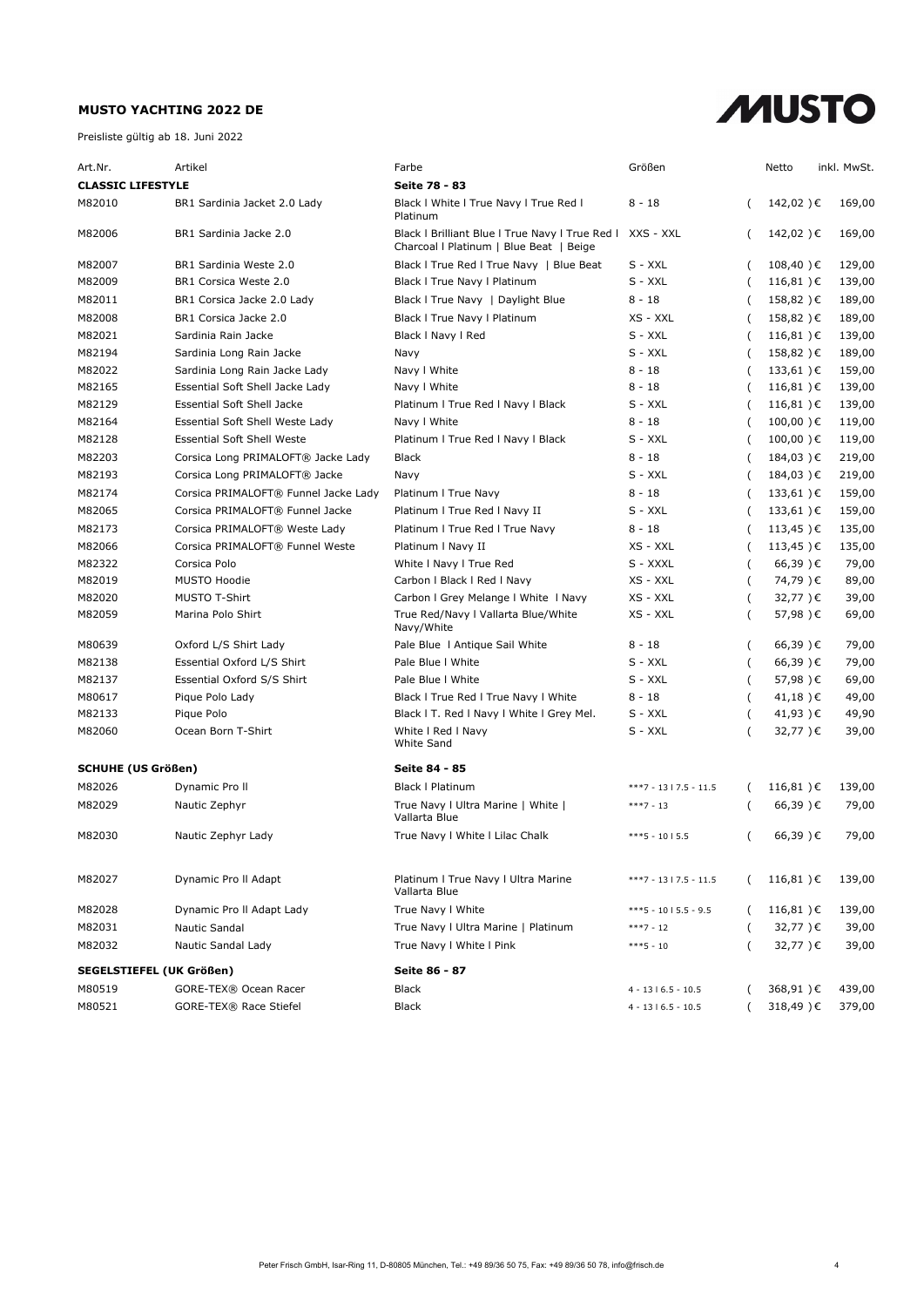

| Art.Nr.                  | Artikel                                                | Farbe                                                                                       | Größen          |                  | Netto            | inkl. MwSt. |
|--------------------------|--------------------------------------------------------|---------------------------------------------------------------------------------------------|-----------------|------------------|------------------|-------------|
| <b>GEPÄCK</b>            |                                                        | Seite 88 - 91                                                                               |                 |                  |                  |             |
| M80095                   | <b>Essential Folio</b>                                 | <b>Black</b>                                                                                | Einheitsgröße   | (                | 32,77)€          | 39,00       |
| M86001                   | <b>MUSTO Commuter Rucksack</b>                         | <b>Black</b>                                                                                | Einheitsgröße   |                  | $63,03$ ) €      | 75,00       |
| M82294                   | Essential 90L Duffel Bag                               | Black                                                                                       | Einheitsgröße   |                  | $100,00$ ) €     | 119,00      |
| M82295                   | Essential 50L Duffel Bag                               | <b>Black</b>                                                                                | Einheitsgröße   |                  | $83,19$ ) €      | 99,00       |
| M82324                   | Essential 30L Duffel Bag                               | <b>Black</b>                                                                                | Einheitsgröße   |                  | 74,79)€          | 89,00       |
| M82293                   | Essential 25L Backpack                                 | <b>Black</b>                                                                                | Einheitsgröße   | (                | 74,79)€          | 89,00       |
| M82296                   | Essential Wash Bag                                     | <b>Black</b>                                                                                | Einheitsgröße   | (                | 32,77)€          | 39,00       |
| M82291                   | Evolution Dry Carryall 65L                             | Platinum                                                                                    | Einheitsgröße   | (                | 108,40)€         | 129,00      |
| M82292                   | Evolution Dry Backpack 40L                             | Platinum                                                                                    | Einheitsgröße   | (                | 83,19)€          | 99,00       |
| M80040                   | Waterproof Dry Carryall 65L                            | <b>Black</b>                                                                                | Einheitsgröße   | (                | 74,79)€          | 89,00       |
| M82281                   | Evolution Dry Tube 20L                                 | <b>Black   Platinum</b>                                                                     | Einheitsgröße   | (                | 29,41)€          | 35,00       |
| M82280                   | Evolution Dry Tube 10L                                 | <b>Black   Platinum</b>                                                                     | Einheitsgröße   | (                | 24,37)€          | 29,00       |
| M82279                   | Evolution Dry Tube 1,5L                                | <b>Black   Platinum</b>                                                                     | Einheitsgröße   | (                | 21,01)€          | 25,00       |
| M82327                   | <b>Evolution Waterproof Tablet Case</b>                | Black                                                                                       | Einheitsgröße   | (                | 29,41)€          | 35,00       |
| M82326                   | Evolution Waterproof Phone Case                        | <b>Black</b>                                                                                | Einheitsgröße   | (                | 16,81)€          | 20,00       |
| M80039                   | Carry All Small 18L                                    | True Navy I Red I GBR Red I Carbon I Surf                                                   | Einheitsgröße   | (                | 32,77)€          | 39,00       |
| M80042                   | Carry All Mini 4,5L                                    | weitere Farben siehe Katalog<br>True Navy I White I Magenta<br>weitere Farben siehe Katalog | Einheitsgröße   | (                | 29,41)€          | 35,00       |
| <b>HANDSCHUHE</b>        |                                                        | Seite 92 - 93                                                                               |                 |                  |                  |             |
| M80101                   | Essential Sailing Handschuh L/F                        | <b>Black I True Red</b>                                                                     | XS - XXL        | (                | 30,25)€          | 36,00       |
| M80102                   | Essential Sailing Handschuh S/S                        | <b>Black I True Red</b>                                                                     | XS - XXL        | (                | 30,25)€          | 36,00       |
| M80103                   | Performance Handschuh L/F                              | <b>Black I True Red</b>                                                                     | XS - XXL        | $\overline{(\ }$ | 39,50)€          | 47,00       |
| M80104                   | Performance Handschuh S/F                              | <b>Black I True Red</b>                                                                     | XS - XXL        | (                | 39,50)€          | 47,00       |
| M80100                   | Dipped Dinghy Handschuh                                | Sulphur Spring                                                                              | $S - XL$        | (                | 16,81)€          | 20,00       |
| M80046                   | Performance Winter Handschuh                           | Black                                                                                       | XS - XXL        |                  | 46,22)€          | 55,00       |
| <b>MÜTZEN &amp; CAPS</b> |                                                        | Seite 94 - 96                                                                               |                 |                  |                  |             |
| M80045                   | Atmungsaktiver Südwester                               | True Red I True Navy                                                                        | $S - L$         | (                | 32,77)€          | 39,00       |
| M82268                   | MPX Fleece Lined Waterproof Cap                        | <b>Black</b>                                                                                | Einheitsgröße   | (                | 41,18)€          | 49,00       |
| M80017                   | Waterproof Performance Cap                             | <b>Black</b>                                                                                | Einheitsgröße   |                  | 29,41)€          | 35,00       |
| M82270                   | LPX GORE-TEX® Infinium Cap                             | Black   Platinum                                                                            | Einheitsgröße   |                  | 37,82 )€         | 45,00       |
| M80032                   | Fast Dry Crew Cap                                      | T.Red I T.Navy I White I Light Stone                                                        | Einheitsgröße   | (                | 22,69)€          | 27,00       |
| M80106                   | FD Technical Cap                                       | weitere Farben siehe Katalog<br><b>Black I Optical White</b>                                | Einheitsgröße   | (                | 27,73)€          | 33,00       |
| MAS0771                  | <b>Evolution Cap</b>                                   | White                                                                                       | $S/M$ , $L/XL$  |                  | 18,49 )€         | 22,00       |
| M80050                   | <b>Evolution Race Visor</b>                            | Black I White                                                                               | Einheitsgröße   | (                | 16,81)€          | 20,00       |
| M80022                   | Original Crew Cap                                      | Black I T.Red I T.Navy I F.Orange                                                           | Einheitsgröße   |                  | 24,37)€          | 29,00       |
| MAL0290                  | Thermal Balaclava                                      | Black   Ink                                                                                 | Einheitsgröße   |                  | 21,01)€          | 25,00       |
| M86015                   | Shaker Cuff Beanie                                     | True Navy   Grey Marl   True Black                                                          | Einheitsgröße   | (                | 21,01 $\epsilon$ | 25,00       |
|                          |                                                        | True Red                                                                                    |                 |                  |                  |             |
| M80021                   | <b>Essential Beanie</b>                                | <b>Black</b>                                                                                | Einheitsgröße   |                  | 24,37)€          | 29,00       |
| M80033                   | Fast Dry Brimmed Hat                                   | Black I White I Light Stone I True Navy                                                     | $S - L$         |                  | 32,77)€          | 39,00       |
| M86051                   | Championship Aqua Balaclava                            | Black                                                                                       | Einheitsgröße   | (                | 32,77)€          | 39,00       |
| M86052                   | Championship Aqua Beanie                               | Black I Sodalite Blue I Oxy Fire                                                            | Einheitsgröße   | (                | 29,41)€          | 35,00       |
| M86054                   | Championship Aqua Neck Gaiter                          | Black I Sodalite Blue I Oxy Fire                                                            | Einheitsgröße   | (                | 29,41)€          | 35,00       |
| M86053                   | Championship Aqua Headband                             | Black I Sodalite Blue I Oxy Fire                                                            | Einheitsgröße   | (                | 24,37)€          | 29,00       |
| M82278                   | Evolution GORE-TEX® Infinium Gaiter                    | Black   Platinum                                                                            | Einheitsgröße   | (                | 32,77)€          | 39,00       |
| M82277                   | Evolution GORE-TEX® Infinium Beanie                    | <b>Black   Platinum</b>                                                                     | $S/M \mid L/XL$ |                  | 29,41)€          | 35,00       |
| M82276                   | Evolution GORE-TEX® Infinium Headband Black   Platinum |                                                                                             | $S/M$   $L/XL$  |                  | 24,37)€          | 29,00       |
| M86046                   | <b>Trucker Cap</b>                                     | White I Navy                                                                                | Einheitsgröße   |                  | 24,37)€          | 29,00       |